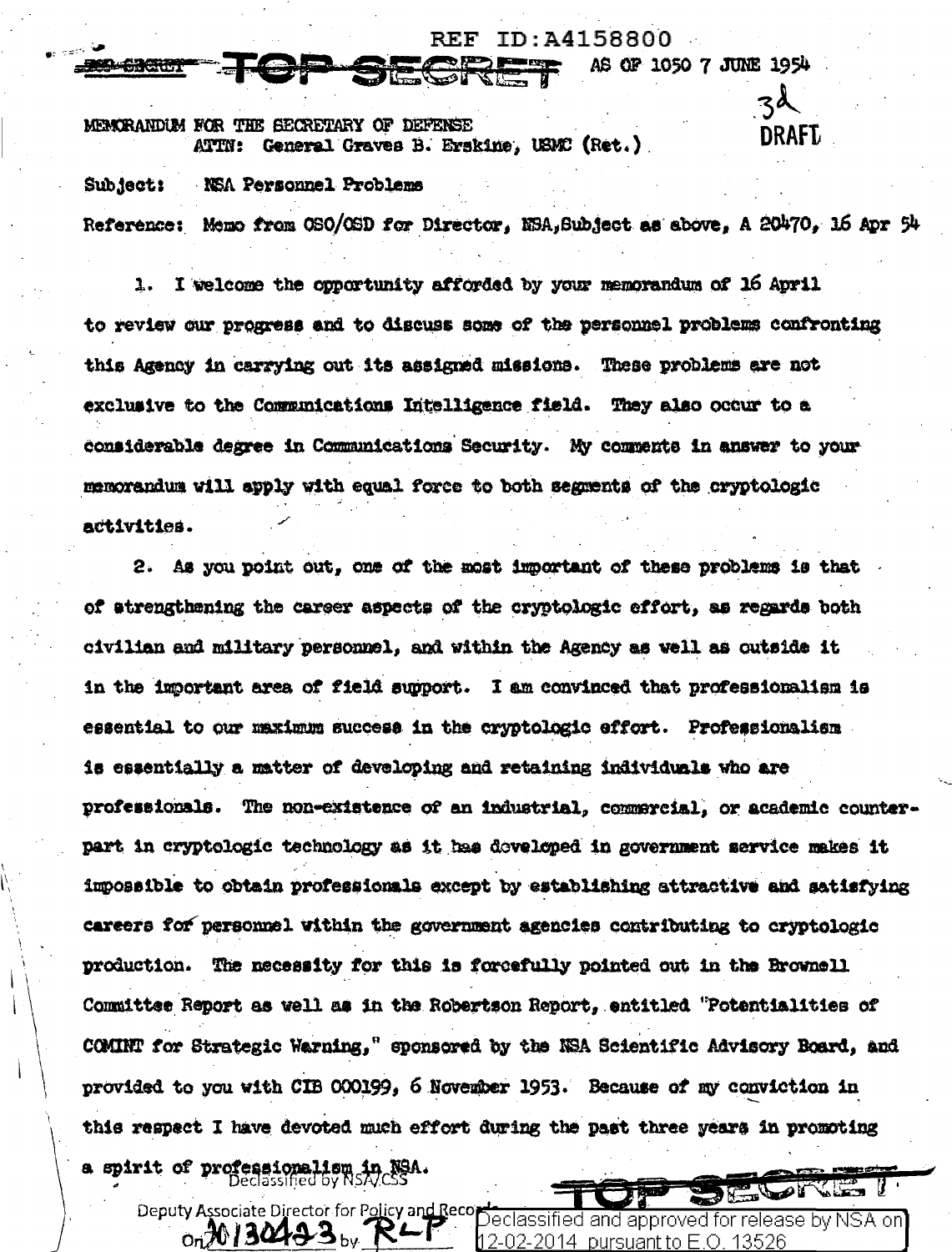**REF ID: A4158800** TOP SFEET

TOP CHORE?

3. With this in mind. I should like to comment on the specific aspects which you mentioned in paragraph 2 of your memorandum (your subparagraph lettering  $*$  (abiido $*$ 

a. NEA civilian employees should be ploced in a more favorable position insofar as overseas duty is concerned. The ability to make commitments for concurrent travel of dependents, free and adequate medical service, free life insurance where hazards exist, transportation of commercial carrier, movement of household goods and automobiles, payment of station allowances, reimbursement for expenses (storage. etc.) resulting from overseas movement, availability of commissary, PX, liquor mess, and club privileges, and the like, would go far toward solving our existing problems. Specific legislation may be nacessary to assure some of these privileges; administrative action by the Department of Defense could probably obtain others. It is appreciated that employee commitments to accept overseas assignments on request may be a prerequisite to obtaining such privileges but no major difficulties are anticipated in this respect.

The use of civilian intercept operators has been given serious ъ. thought with a view to overcoming some of the current handicaps caused by rapid turnover in military intercept operators and the increasing technical difficulties in intercepting complex types of transmissions. But civilian intercept clearly cannot be regarded as a universal paracea for our COMINT collection ailments. Even the UK, which has a well established civilian collection program, has encountered serious difficulties, although their situation is much more favorable than that of this country in at least two major respects: the enormously greater percentage of their intercept positions which can be, and are, located at home; and the relatively greater stature and advantages of civil service as a profession in the U.K. I am however taking two exploratory actions:

TOP SECRET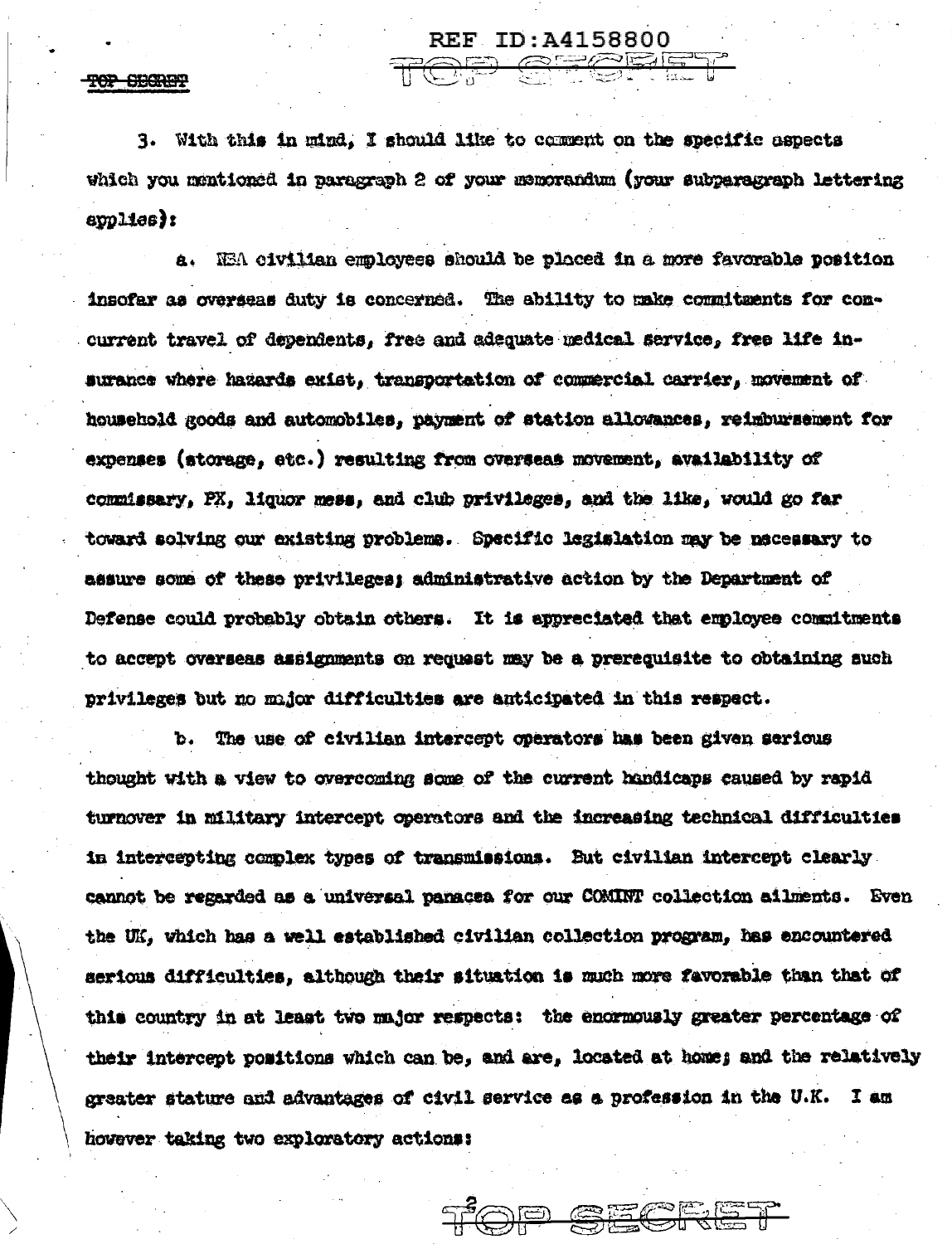TOP SECRET

I am discussing a proposal for increased CIA participation (1) in the national collection effort with the Director of Central Intelligence.

REE ID: 241-58800, ET

(2) As I discussed with you. I am making plans for the experimental conversion of a service-operated intercept station to civilian operation by NSA.

The restrictions imposed by government security regulations which  $\mathbf{c}$ . effect the recruitment of otherwise highly qualified personnel generally fall into two main categories:

- (1) Many qualified applicants, particularly in the linguistic field, are aliens or recently naturalized U.S. citizens, or have intimate foreign connections. This is true particularly for linguists familiar with the more critical oriental and middle-castern languages. These standards can be waived at my discretion, but each case must be judged on its individual merits, comparing the operational need with the results of all investigative material and information available.
- (2) Occasionally it is found that top-level scientists in fields in which NSA is vitally interested have records of affiliation in varying degrees with questionable, Communist-inspired or infiltrated, and even cited organizations.

The selection and investigative standards of USCIB Directive No. 5 in some respects are more restrictive than the provisions of E.O. 19450. The restrictions of neither are considered unreasonable and I do not recommend that they be relaxed or that authority be granted to make exceptions other than those now in existence.

TOP SEGRET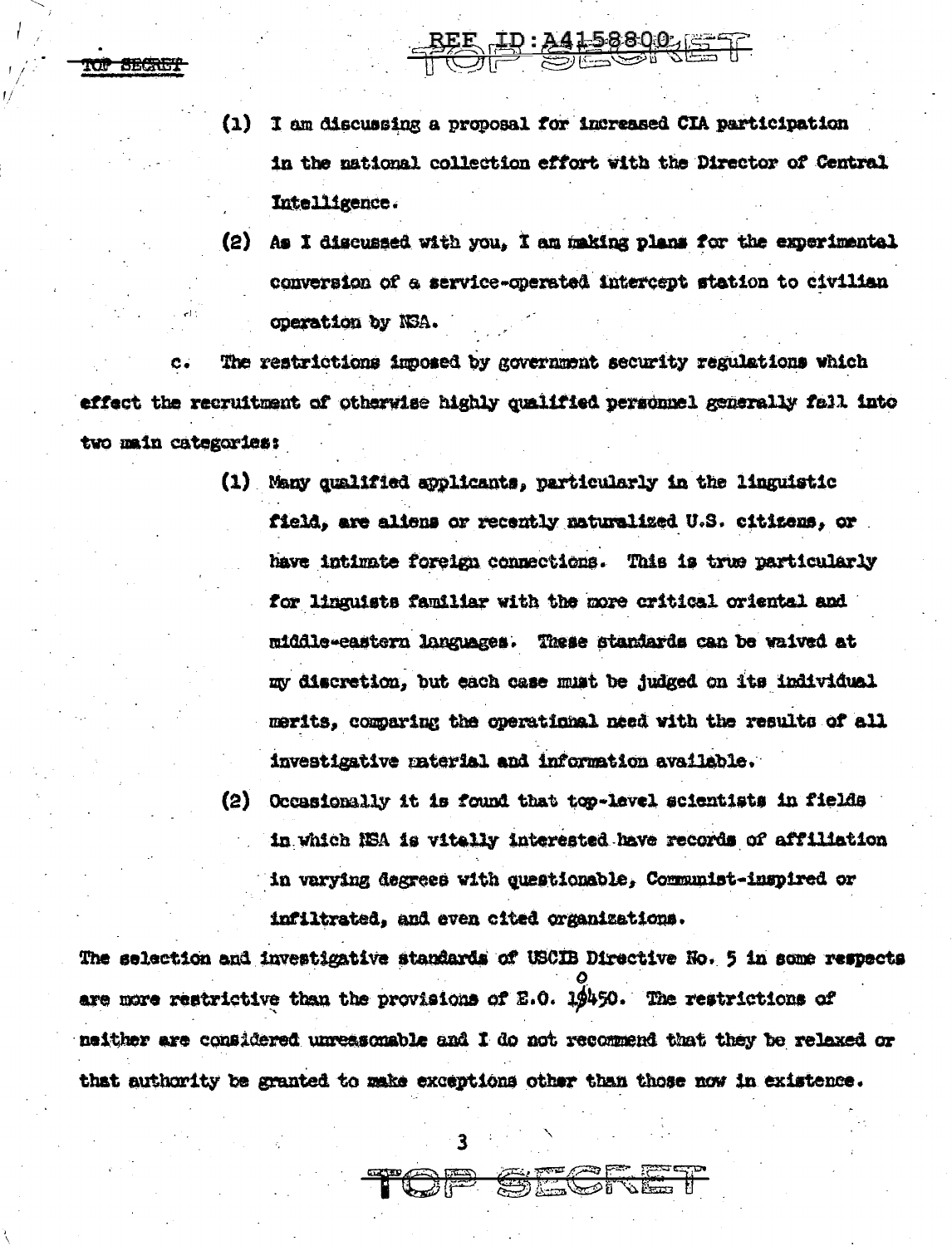## **REF** ID:A4158800

**TOP SBORBE** 

CIA has a somewhat different problem, in that certain assignments can be fulfilled only by specific individuals with definite backgrounds and qualifications which in themselves would disqualify an individual from COMINT employment.

TOP SE

d. The problems of civilian career policies may be subdivided into four subcategories:  $(1)$  overseas duty *[discussed in subparagraph a, above]*; (2) the status of the civil servant in the U.S. vis-a-vis other occupations this is less favorable than Iwould desire but I consider the problem goes beyond this discussion/; (3) relationships between military and civilian elements of NSA  $/$ discussed in subparagraph  $g_s$  below $/$ ; and  $(4)$  the betterment of the situation of the civilian employee of NSA headquarters within established civil service policies. In this latter field, great strides have been made in the past three years as indicated by the charts and summaries attached as Inclosure 1. In addition, action will be taken to reach an agreement with the military cryptologic agencies whereby a free exchange of civilian employees is possible in an integrated career development program. Each agency would be guaranteed the return of its employee on the completion of a tour of duty with another agency. Much, of course, remains to be done, and I feel that one of the major problems which you can help in solving is the establishment of additional super-grades. So long as the civilian personnel of NSA are administered according to

e. A I do not believe that NSA should operate under rules for the  $\mathbb{Q}$ ivil Service rules, release of "deadwood" personnel differing in any material respect from those set up by the Civil Service Commission for the government services as a whole. Although the application of existing regulations by supervisory personnel may not yet be perfect, I expect a continuing improvement in the quality and performance of supervisors as a result of the well-advanced management improvement and executive development programs of NSA. Better usage of available procedures for release of "deadwood" personnel is expected as a result.

> 堂山 (1) The second major recommendation of the Majority Report of the

> > Joint Congressional Compittee on the Investigation of the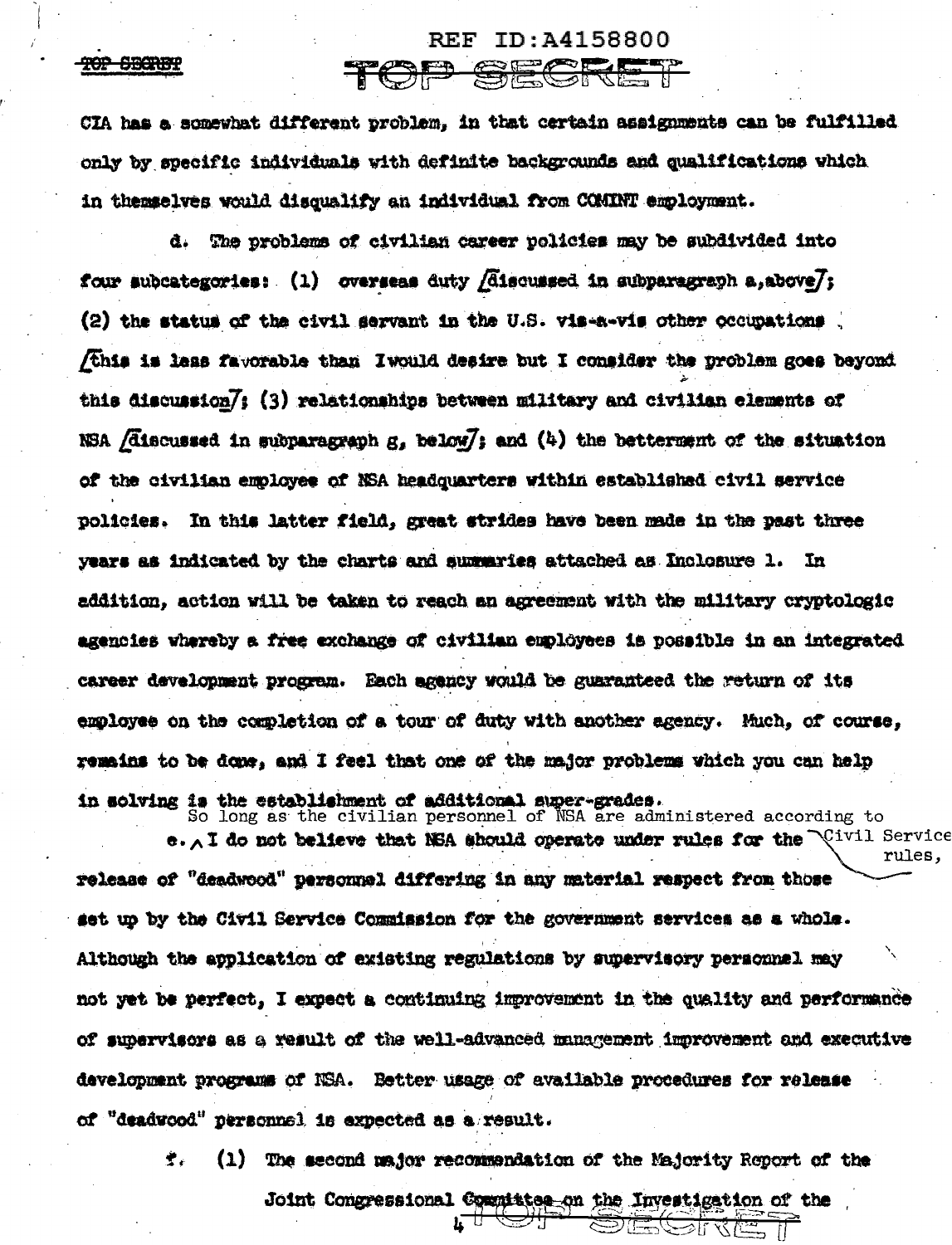## **REF** ID:A4158800 CECER

Attack on Pearl Harbor was that the military services proceed forthwith to provide that (p. 253):

"... officers be selected for intelligence work who possess the background, penchant, and capacity for such works and that they be maintained in the work for an extended period of time in order that they may become steeped in the ramifications and refinements of their field ... . Efficient intelligence services are just as essential in time of peace as in war, and this branch of our armed services must always be accorded the important role which it deserves."

(2) The foregoing recommendation was repeated and amplified later on (p. 257) in the same Report, as follows: 

> "8. The coordination and proper evaluation of intelligence in times of stress must be insured by continuity of service and centralization of responsibility in competent officials. (Emphasis in original.)

... Nevertheless, there is substantial basis, from a review of the Pearl Harbor investigation in its entirety, to conclude that the system of handling intelligence was seriously at fault and that the security of the Nation can be insured only through continuity of service and centralization of responsibility in those charged with handling intelligence. And the assignment of an officer baving an aptitude for such work over an extended period of time should not impede his progress nor affect his promotions. (Emphasis in original.)

The professional character of intelligence work does not appear to have been properly appreciated in either the War or Navy Departments. It seems to have been regarded as just another tour of duty, as reflected by limitations imposed on the period of assignment to such work, among other things. The committee has received the distinct impression that there was a tendency, whether realized or not, to relegate intelligence to a role of secondary importance.

As an integrated picture, the Pearl Harbor investigations graphically portray the imperative necessity, in the War and Navy Departments, (1) for selection of men for intelligence vork who possess the background, capacity, and penchant for such work; (2) for maintaining them in the work over an extended period of time in order that they may become steeped in the ramifications and refinements of their field and employ this reservoir of knowledge in evaluating data received; and (3) for the centralization of responsibility for bandling intelligence to avoid all of the pitfalls of divided responsibility which experience has made so abundantly apparent."

(3) In the light of the foregoing recommendations, I do not consider

that the military cryptologic career programs of the Armed

Services are developing. On the contrary, the Army program seems

 $, \sqrt{2}$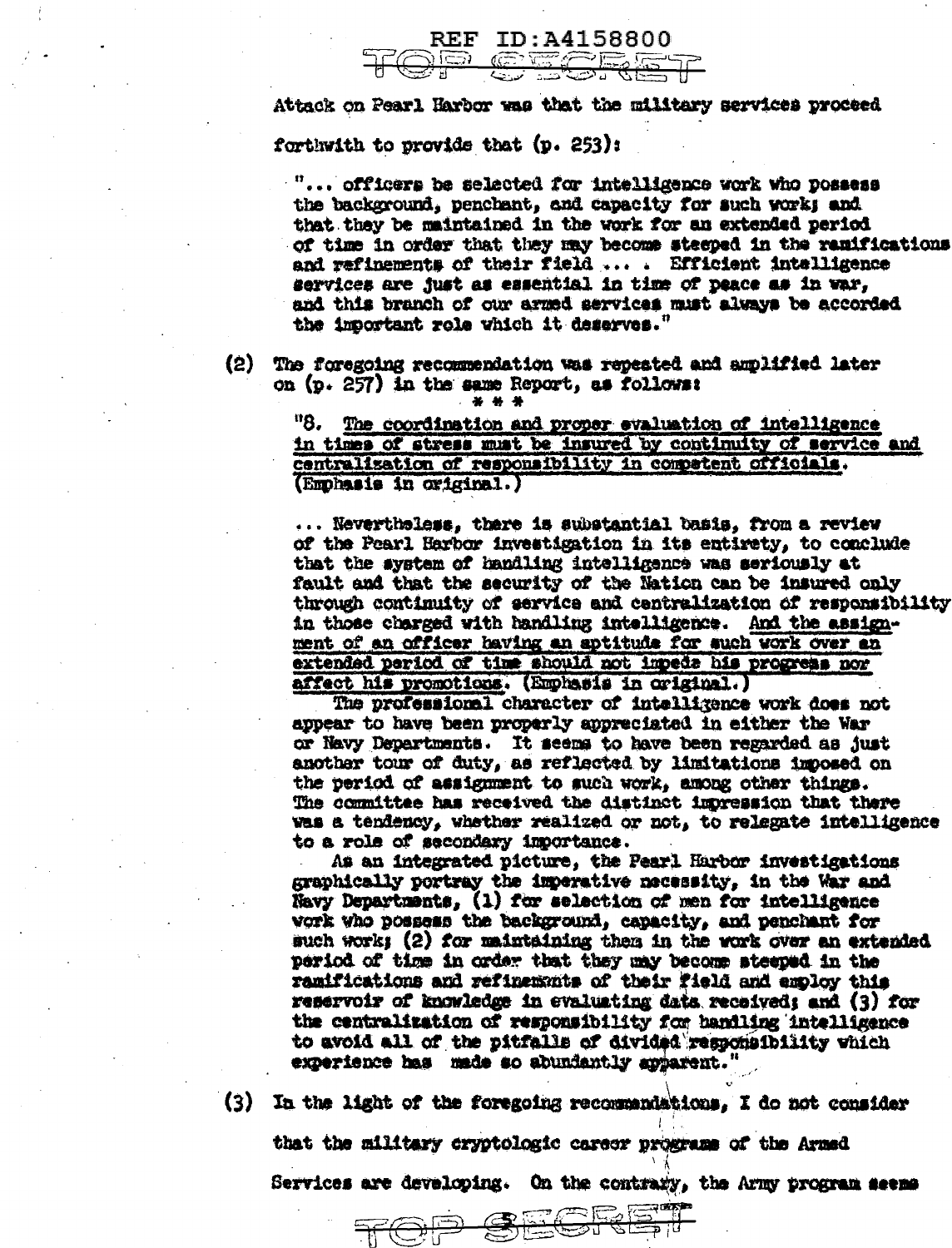TOP SECRET

rop Secret

to be atrophying and the Navy program retrogressing. The fault does not lie primarily with the service cryptologic agencies, which appear to be well aware of deficiencies and the action to be taken to correct them. They form, however, a very small segment of the entire military establishment. which is dominated by "line-mindedness" to such an extent that specialization is professionally penalized. This is self-perpetuating: not only does the specialist in uniform rarely rise to general or flag rank. but those who do are rarely assigned to positions where they can exercise a corrective influence on this state of mind. One major contribution to solution of this problem would be the establishment of six general (flag) officer billets for cryptologic careerists. two for each service, of which one each would be in the Service eryptologic activity and one in HEA. It will be desirable on occasion to fill some of these billets by non-careerists. in which case the cryptologic general (flag) officers so displaced should be assigned temporarily to related fields such as intelligence and communications. Along with this, selection procedures should be so catablaiked that cryptologic career officers will not be penalized by choice of this career field in promotions through the grade of 0-6. In addition to the establishment of an officer cryptologic career program, the designation of the Army Security Agency and the Navy Security Group as major service commends would be advantageous. I feel that the AFSS which id so designated has a considerable advantage over the other two

OP SEGRET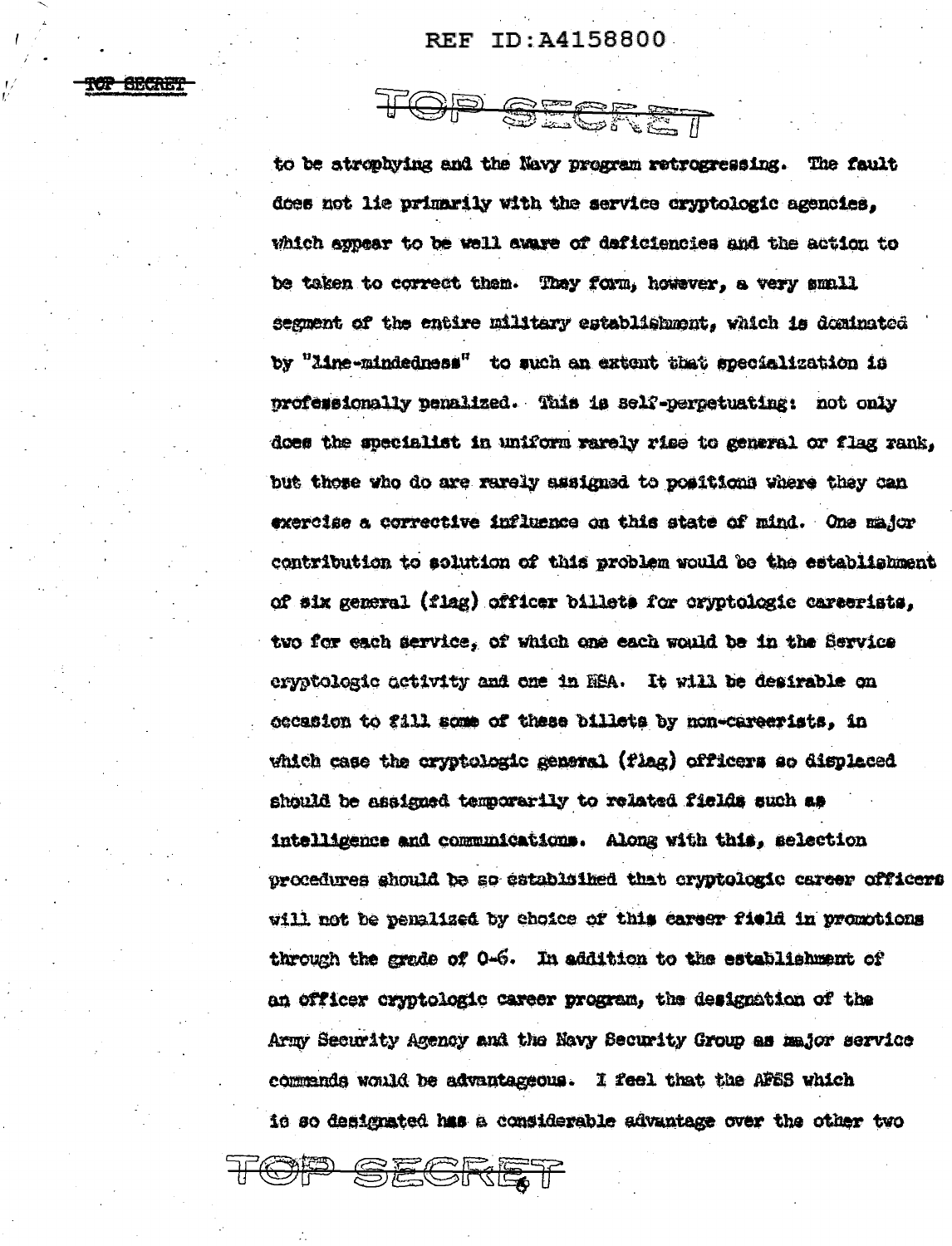service cryptologic agencies. I am concerned, also, over the attitude vhich I have sensed, at least as regards one service. that NSA is cutside of and foreign to the military community. and that officers who have completed a lovally-performed tour of duty with the Agency must deconstrate their "de-MSAization" prior to full acceptance back into their parent military service. The direct effect within KSA of the failure of the military services to establish and promote cryptologic professionalism as a military career is that not only do I not have a sufficient number of qualified and experiented officers. but I am hamilcapped by the necessity of utilising unqualified and inexperienced military personnel.

REF ID: 44158800 TOP SECRET

(4) Another vitally important aspect of this military career problem is that of the enlisted technician. I am firmly convinced that the major contribution to the solution of our field collection and analysis problem lies in the development and retention of professional COMINT enlisted personnel, in the same way and to the same degree that professional civilians are required to solve the technical COMMNT problems of the headquarters establishment. Although data as to the rate of COMINT re-enlistments are not available, the over-all is probably below 20 percent for all three Services. It is a calenttous fact that the re-enlistment rate of Army intercept operators at present is less than one percent. In my opinion, the single major step most likely to contribute materially to the solution of this problem is the establishment of specific cryptologic career ladders and of an advancement program beginning with the E-1 grade and progressing through E-7

**THE OFFICE AND STRATEGIC AND STRATEGIC**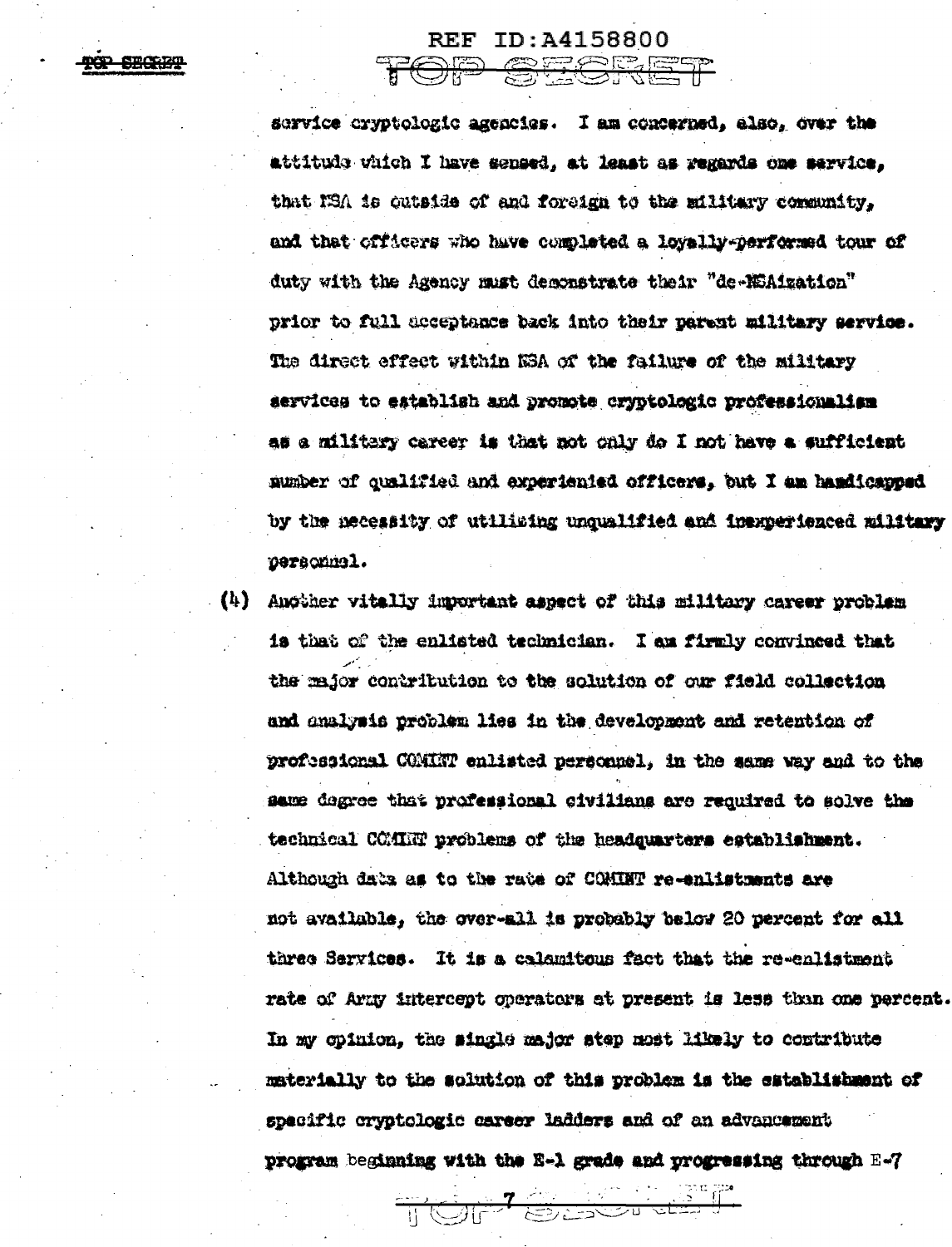**TOP STORE** 

REF ID: 44158800

SECRET

and W-1 to the rank of W-4 for service technicians. The technician grade structure of each service cryptologic agency should resemble an inverted pyramid of enlisted grades, on top of which stands a amaller nuramid of warrant officer grades. similarly inverted and balanced. Ideally, the number of 2-7 and 2-6 technicians in the COMINF field should vastly exceed the number of E-l's and E-2's. Advancement should depend entirely on individual ability, not on vacancies. From the E-7 ranks, outstanding individuals would be made warrant officers. Here again, advancement through the WO grades would depend solely on demonstrated competence, not vacancies. The ideal result would be many more E-7's than  $E - 1$ 's, over a period of time. If, in addition to this grade structure, the living accomodations and recreational facilities accorded COMINT technicians were improved as an inverse function of the undesirability of the location to which they are assigned. and travel of families were facilitated to the greatest possible degree, it is felt that a much greater degree of professionalism could be obtained over a period of years. I plan to take this matter up through the Service eryptologic exencies at an early date, and my request your assistance in establishing inverted pyramid grade structures. I believe that such a program can be carried out without derowation to other arms. in which T/D or TO & E type organizations, with hazardous duty pay where appropriate, can equitably continue.

<u>IEOR</u>

I do not feel that your statement of my general policy is accurate. æ. or that it is possible to segregate agency positions into "command positions" and "essentially consultant" positions.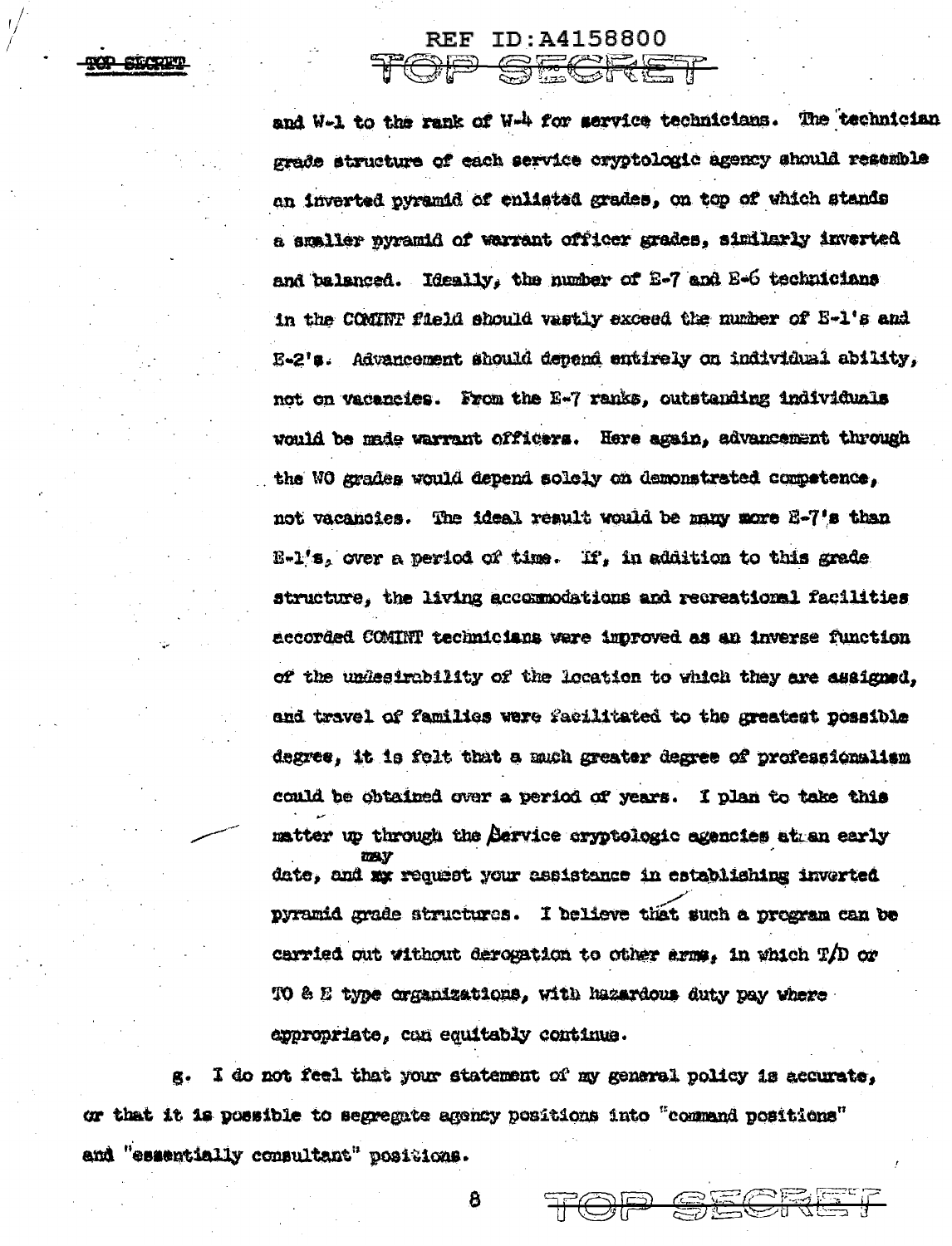(1) NBCID-9, is keynoted by one statement, which, I believe, explains the President's motivation in taking the action which led to creation in their present form of the Special Committee for COMINT, USCIB and NSA. The statement is "... that the communications intelligence (COMINT) activities of the United States are a national responsibility, and that they must be so organized and managed as to exploit to the maximum the available resources in all participating departments and axencies and to satisfy the legitimate intelligence requirements of all such departments and agencies..." From this I conclude that the overriding consideration in formulating an NSA personnel policy must be to insure an organization of maximum effectiveness. An organization of maximum effectiveness requires competent personnel in all important jobs. I have also been guided by the following recommendation of the Brownell Committee:

REE ID:A4158800

"Below the directorate level, senior positions should be filled by individuals, whether officer or civilian, who have a career interest in the field of communications intelligence. We do not believe that these positions should be limited to civilians, because we are impressed by the testimony given by many witnesses as to the importance of familiarizing the Service organisations in the field with AFSA organization and operations by rotating officers from AFEA into field positions and then back again. Also, the long experience of several Navy officers is one of the great assests of the activity today. On the other hand, it would be a major mistake to limit the senior positions to officers, because it is of the greatest importance to encourage civilians to make careers in the COMINT field by clear demonstration that senior positions will be available to them if their talents merit promotions."

You will note that they use the term "senior positions," rather than "command positions."

(2) It has been, and will continue to be, my policy, that civilian

and military personnel share alike in the responsibility for the

ਵਤਾਜ

ا : المسارك التي المسارات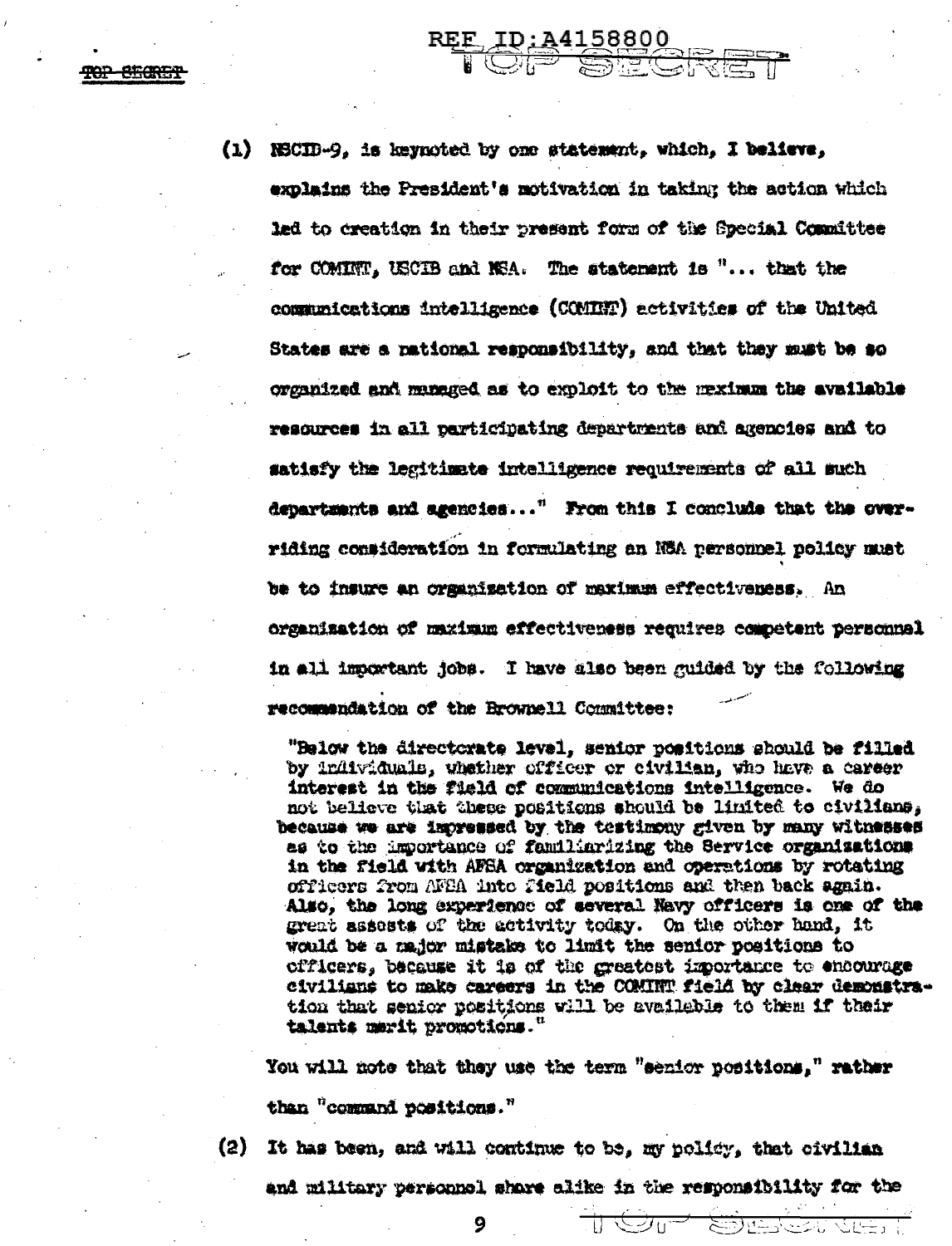**REF** ID:A4158800

**SECRET** 

<del>Sei</del>

successful accomolishment of the mission of the Nation Security Agency. Employees. both civilian and military, are assigned to positions for which they are best fitted and in which they may make a miximum contribution to the mission of the Agency. I cannot and do not tolerate any discrimination because of oivilian or militury status, race, sex, or religious affiliation. Personnel assignments are made after consideration has been given to job requirements for continuity of experience, knowledge of the current military picture, and career requirements of the individual. Rotation proximus, technical and managerial training programs, and self-druelopment and appraisal programs are utilized in preparing all personnel to assume wider and more important responsibilities. In short, every attempt is made to make maximum use of oach worker's experience and skills in a position which will not only be conducive to maximum efficiency in the execution of the ISA mission but will also provide the job satisfactions necessary to a catiofied and highly professional workforce.

(3) Ab you are aware, when AFSA was created by the merger of ASA CSA in the vintor of  $19\%9$  (the AFSS not then really existing). ASA operations were conducted almost entirely by civilian employees, while the roverse was true of CBA. The result of this was that the jockeying for position between agencies at the time of the morger carried with it the seeds of a sort of military versus eivilian contest which has not yet been eliminated. ASA. which had successfully agitated for the merger, was content to rest on this victory and to obtain for its employees a dominant role in actual operations by filling a majority of the positions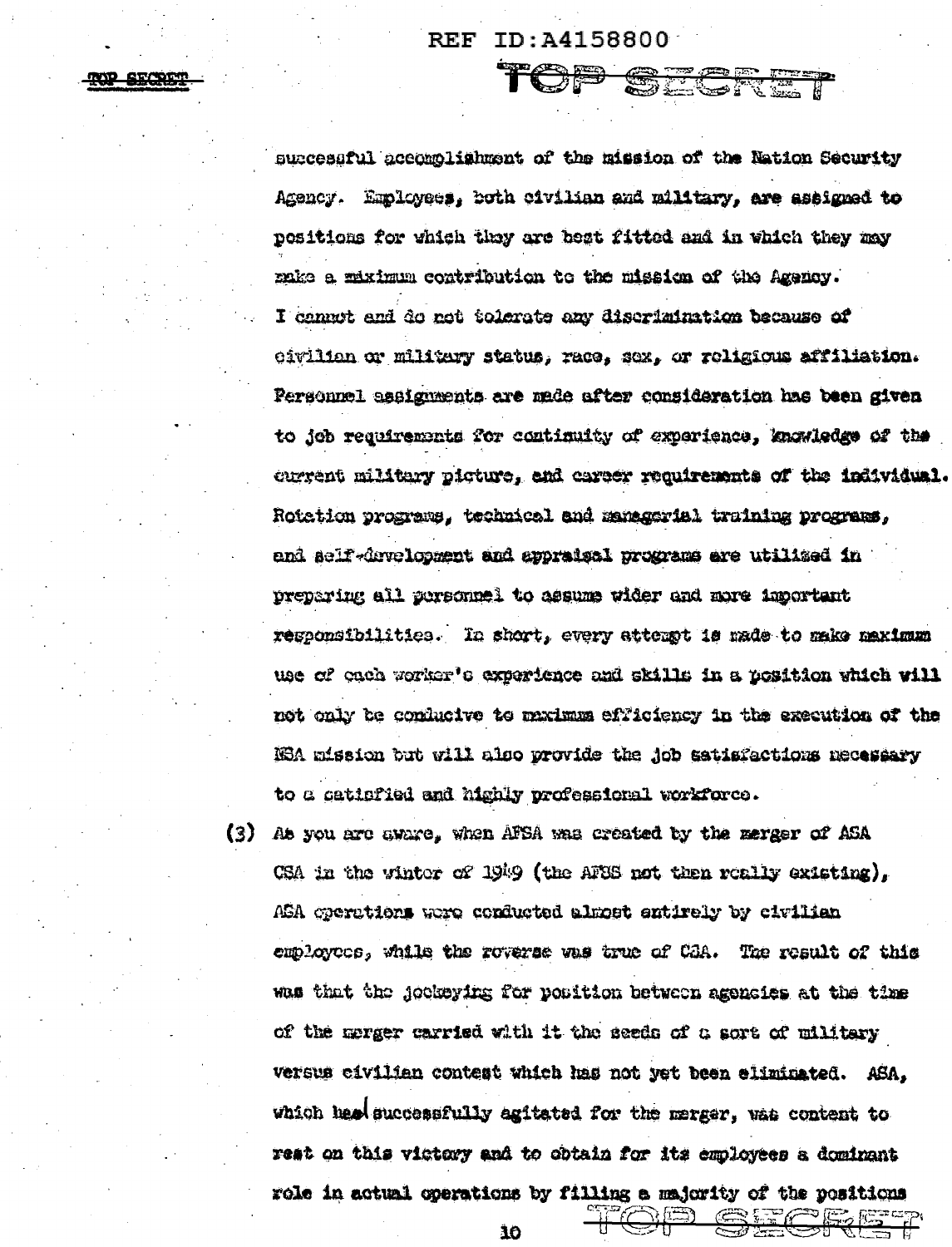TOP SHARBE

wherein technical management of a COMINT operating unit or COMBEC or Research and Development function was involved. CSA. in turn, willingly ceded a majority of such jobs in return for a major share of top-level operational management (particularly COMINT) and policy billets. The imbalance which resulted at the several levels of management has not been easy to correct in a short period of time and continues with us to a considerable degree. even though Army and Air Force officers have attained a position of approximate squality by relief of Naval officers in a number of jobs originally held by the CSA component. This counlization between services occurred largely as a result of pressures everted webed by the Army and Air Force. and during the equalization process the billets in question continued to be occupied almost exclusively by military personnel. It should be noted, however, that during this time there were few civilians of sufficient seniority, experience and aptitude to qualify for the jobs. This is now much less true. As a result of additional and broader experience during the past several years a number of civilians have now become qualified for assignment to jobs at all levels as macancies cocur. (4) The present extent of this inbelance, insofar as COMINT and

REE\_ID:A4158800

directly related Research and Development jobs are concerned. if presented atatistically by literal interpretation of the NSA organization, would show that 13 out of 17 top COMINT jobs are filled by military personnel. Rotational and other changes which have been in prospect for several months will soon reduced the figures to 10 military and 6 Curilian (One job will be eliminated).

TOP OFFICIAL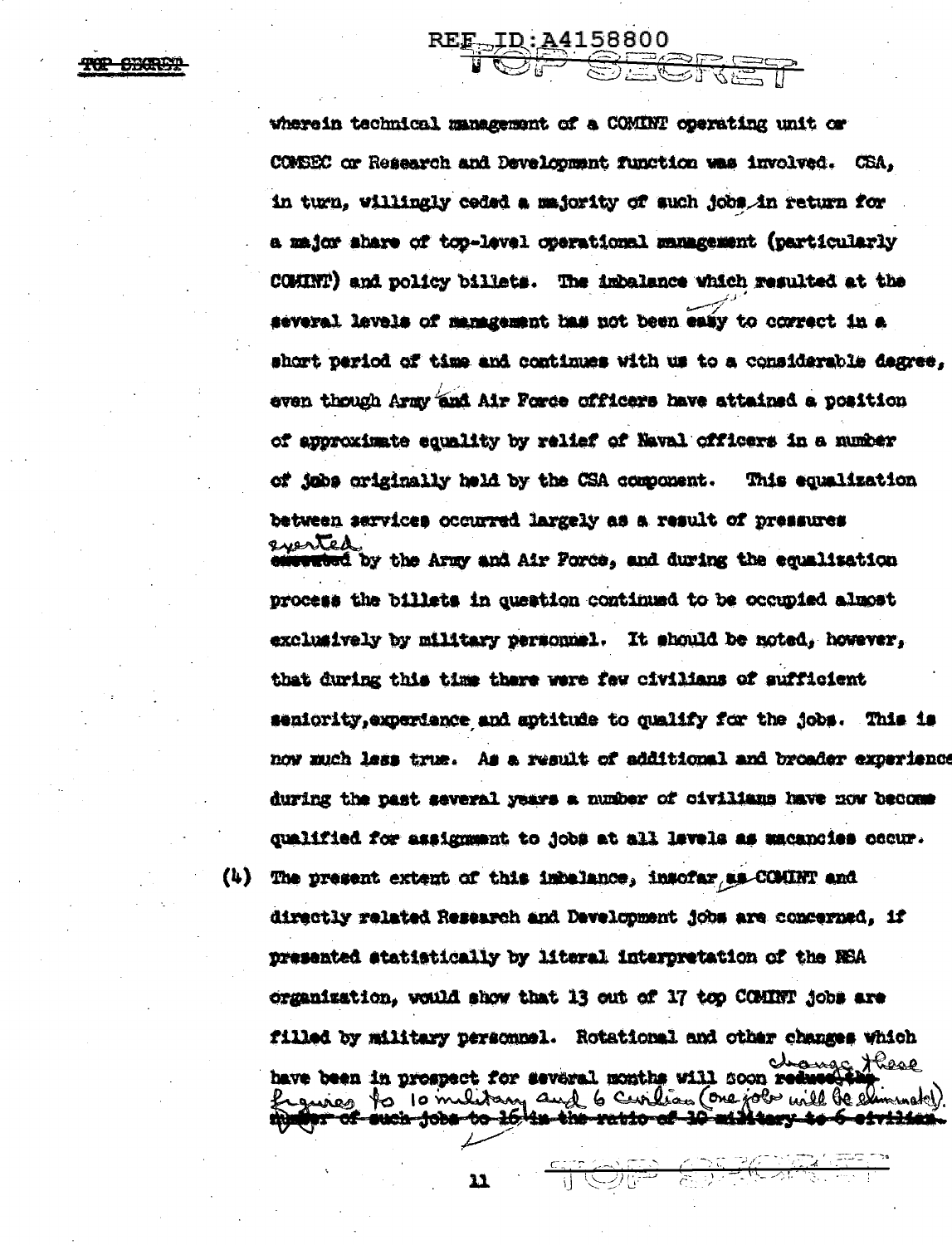## **REF ID:A4158800**

TOP OESRET

<del>ice sbaut</del>

However, as you are well aware, uninformed study of a sterile organization chart does not permit an accurate evaluation of many of the jobs shown in terms of importance and influence. Within. any organization there are positions at various levels which require the incumbent to be so especially well rounded as to result in his exercising an influence on the destiny of the organization which would appear superfically to be disproportionate to his organizational positions. In addition to the 16 jobs discussed above. I feel that there are 17 other senior positions which either fall within this category or are related to the COMSEC mission. Of these, 12 are now filled by civilians and 5 by military. There is 1 change contemplated from a military to a civilian incumbent at an early date which will make the over-all total 14 military as against 10 civilians. In fact, my primary concern visa-vis military-civilian relationships is not in the direction you imply, but quite the reverse. Unless an improvement in the situation cited in subparagraph f above soon occurs, an overwhelming proponderance of the Agency's senior positions will have to be filled by civilians. I cannot but feel that this would tend to reduce the responsiveness of the COMINT and COMBEC production to the requirements of the military, and might accelerate the ever-present tendency toward COMINT endeavor for its own sake. These trends must be combatted by inter-assignment of personnel with the intelligence services and operational commands, so that the objective of the organization, the production of that end-product which is needed by the user, is always kept clearly in mind.

12

<u>TOPP CREADERS</u>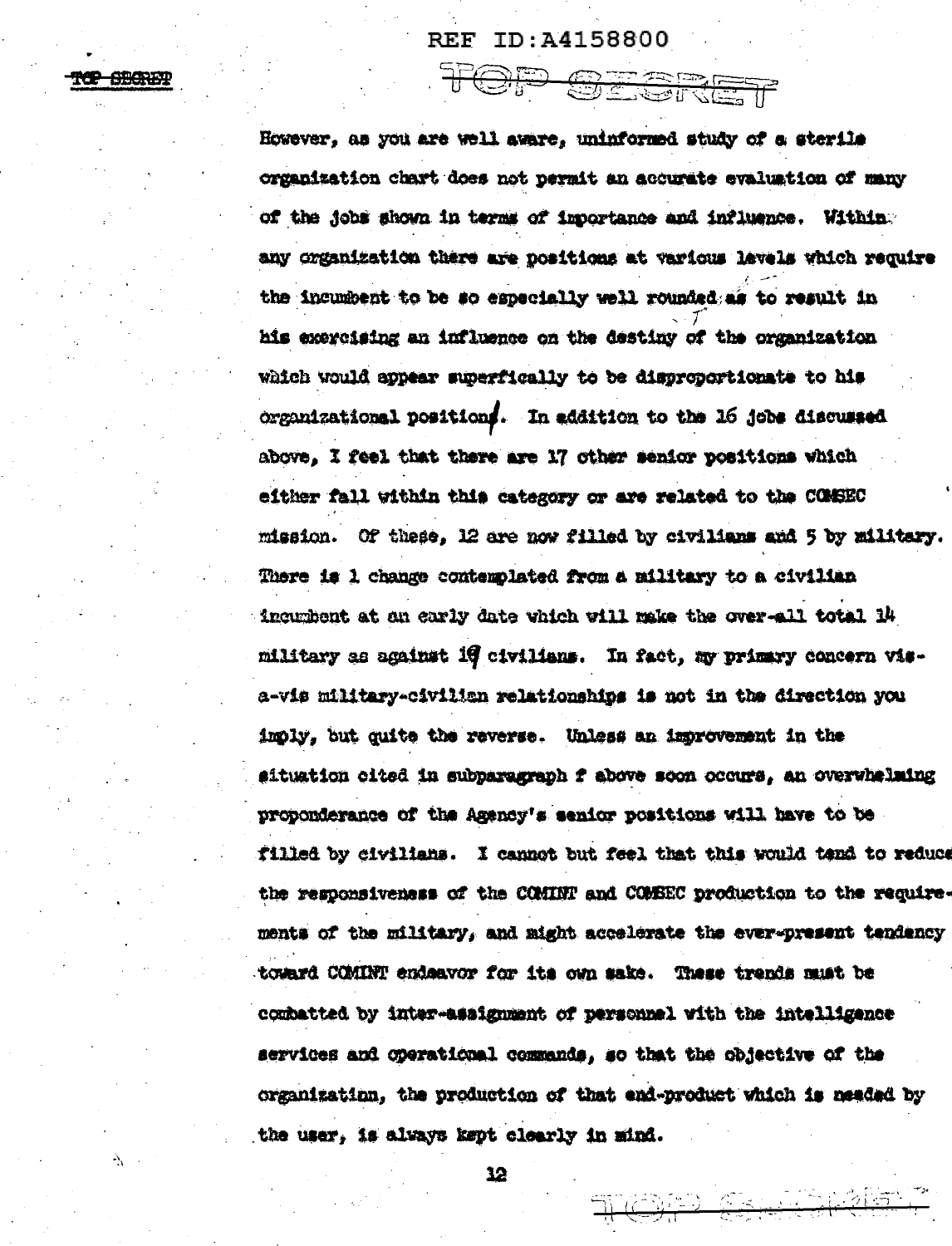-820833

(5) I have followed up vigorously a continuing program for promoting, to the highest civil service grades, outstanding technicians having skills of vital importance to NSA, but vho are either unqualified for senior policy or management positions or are more valuable to the NSA in other capacities. Further, for highlevel civilians both those in purely technical positions and those who are qualified for and assignable to policy-making and executive positions. as you know, I have been endeavoring secure quotas for one civilian in each class at the Mational Wir College and at the Industrial College of the Armed Forces. I propose to continue my efforts to familiarize high-grade civil service employees with the problems and functioning of military coerations by endeavoring to secure civilian quotas in both senior and junior courses at the various service war colleges and command and staff schools. This familiarization and orientation program could be augusnted by a vigorous, healthy, and realistic Reserve program in the cryptologic branches of the military services; it is to be hoped that current efforts by the Secretary of Defense to vitalize our Reserves will enable the services to plan and carry out such a program; this would not only make it possible for the Services to retain their Reservists, who are being lost at a rapid rate by resignations, but also to attract many of our younger civilians to become reserve officers.

REE TD: 24158800

(6) I feel, therefore, that changes in military-civilian relationship in NSA are not desirable, and do not recommend a change in my policies as hereinbefore expressed. I do feel that these policies could be better implemented, and be more conducive to improved

TOT SILES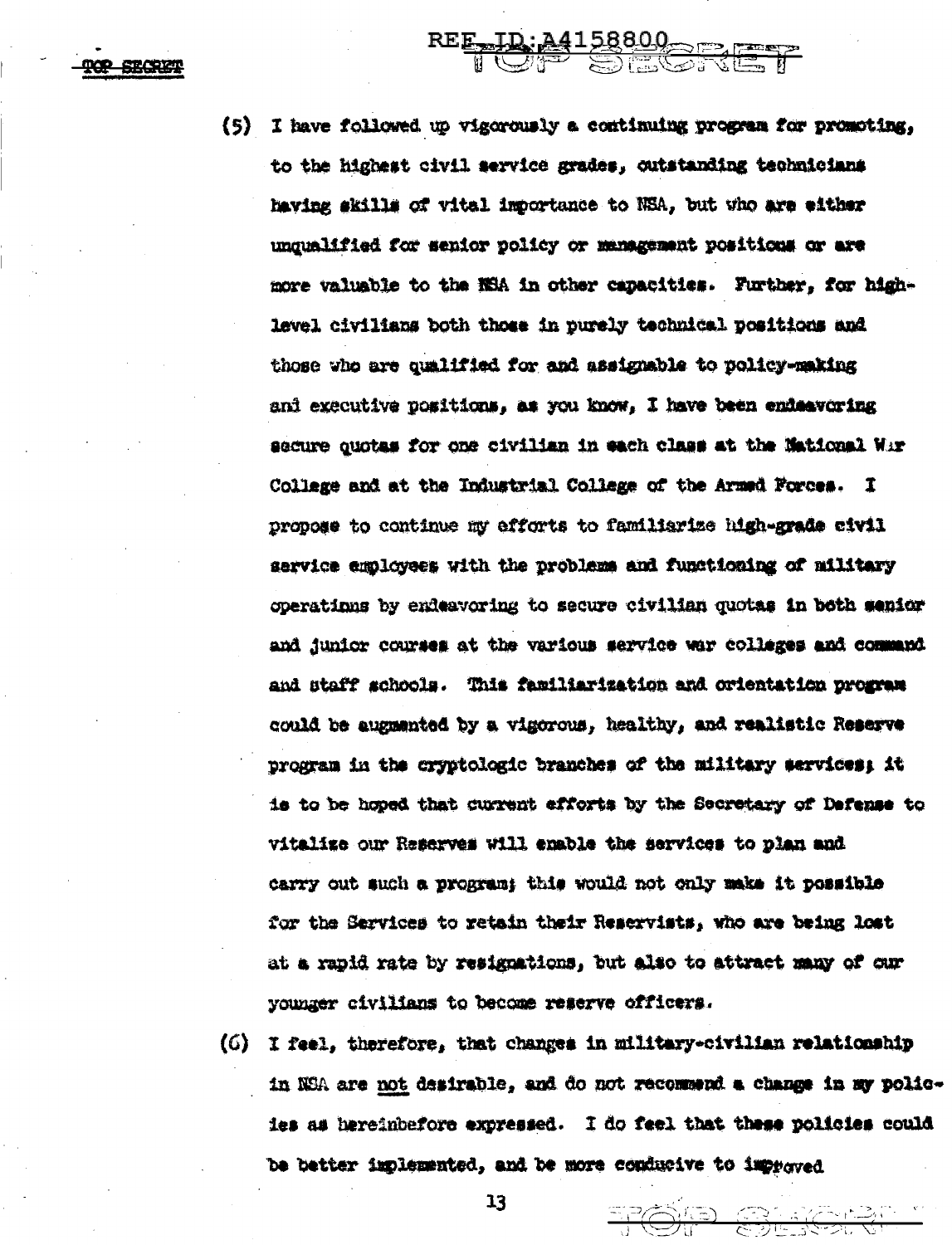**REF** ID:A4158800

TOP SHORAP

military-civilian relationships within the Agency, were the Services to improve their cryptologic career policies to the extent that the Agency could be furnished with military personnel with sufficient technical background to carry out the duties to which they should be assigned. Specific steps which could, and in my opinion should, be taken to accomplish this end are:

TOP SECRET

(a) Outstanding young officers of 0-5 and 0-6 rank, particularly the latter, who are likely candidates for general or flag rank, should be brought in in small numbers for three year tours. They will be broadened by the assignment, will bring NSA dn awareness of service operational problems and concepts, and in their later careers can assist in keeping the Services aware of the value and importance of NSA's mission.

 $(b)$ Outstanding cryptologic officers of all grades should serve regular tours of duty with operationsl commands, as well as in service intelligenceand COMSEC duties, and at COMINT field stations.

Competent junior officers of the several services, ex- $\langle \circ \rangle$ perienced in ordnance, tactics, communications-electronics, intelligence, counter-intelligence, etc., should be assigned to NEA for the benefit to be gained by their employment as technical advisors in reverse, i.e., technical experts in a phase of military endeavor advisory to cryptologic technicians attacking operational problems.

TOP SEGRET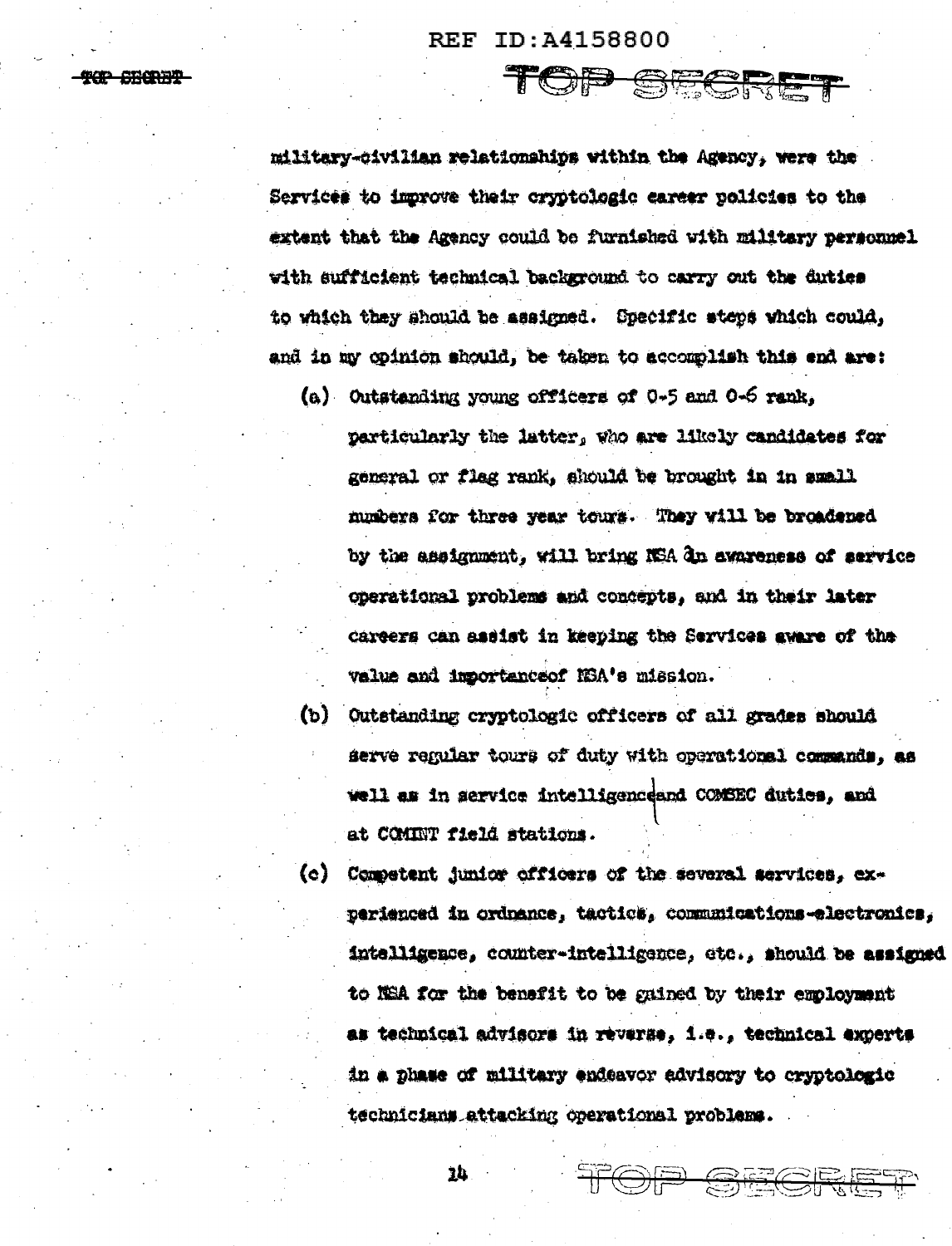**MOR SECRET** 

(d) In the case of officers who are assigned for their first tour of duty in NSA and whose seniority would normally dictate their assignment to positions for which their previous training and experience have not prepared then effectively, prolonged training and indoctrimation tours should be provided for. This would permit the utilization by NSA of such officers without detriment to their service career or to the effectiveness of NSA operations.

TOP SECRET

4. One further item of importance in achieving cryptologic professionalism which was not mentioned in your memorandum relates to the severe loss faced by the cryptologic agencies in coming years of regular military officers, both temporary and permanent. Many of these will have an invaluable background of many years experience in cryptologic operations. Especially in the case of those of 0-6 grade who must retire for non-promotion after 30 or more years of active commissioned service, they represent a potential which should be usable, and of great value, to this Agency. Unless they are retired for physical disability, I cannot employ them at all. Even under the proposed legislation which liberalizes Act: of July 31, 1894 (Title 5, Section 59a of USC), as amended and Act of June 30, 1932 (Title 5, Section 62 of USC), as amended and Which, if enacted, would perait them to waive retired pay and accept full civil service pay, the total compensation thus afforded would not be sufficiently greater than their retired pay alone to attract them. NEA civilian exployees who are former temporary officers with permanent enlisted status and retired on 20 years service, now must, ten years thereafter, waive their retired pay or resign. Any solution to this problem, which already exists, and will loom larger in the future, would be of welcome help.

15

TO STATE THE CONTRACT